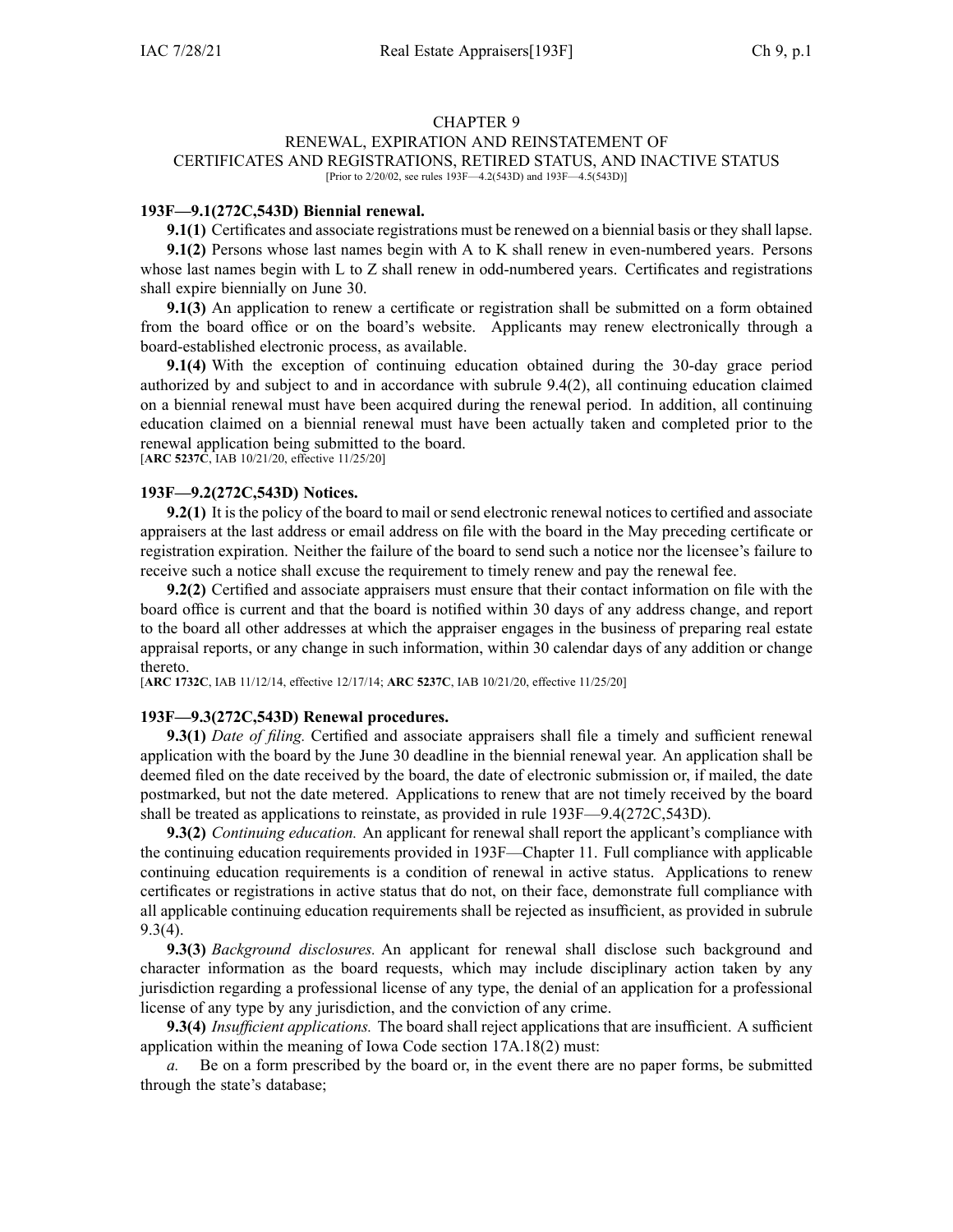*b.* Be signed by the applicant, be certified as accurate, or display an electronic signature by the applicant if submitted electronically;

- *c.* Be fully completed;
- *d.* Reflect, on its face, full compliance with all applicable continuing education requirements; and

*e.* Be accompanied by the proper fee. The fee shall be deemed improper if, for instance, the amount is incorrect, the fee was not included with the application, the credit card number provided by the applicant is incorrect, the date of expiration of <sup>a</sup> credit card is omitted or incorrect, the attempted credit card transaction is rejected, or the applicant's check is returned for insufficient funds or written on <sup>a</sup> closed account.

**9.3(5)** *Resubmission of rejected applications.* The board shall promptly notify an applicant of the basis for rejecting an insufficient renewal application, and shall return or refund any fees received. Applicants for certificate or registration renewal may remedy the insufficiency and resubmit applications that were rejected as insufficient. Resubmitted applications shall be deemed received when personally delivered to the board office, on the date of electronic submission or, if mailed, the date postmarked, but not the date metered. Resubmitted applications to renew that are not timely received by the board shall be treated as applications to reinstate, as provided in rule [193F—9.4](https://www.legis.iowa.gov/docs/iac/rule/193F.9.4.pdf)(272C,543D).

**9.3(6)** *Administrative processing not determinative.* The administrative processing of an application to renew <sup>a</sup> certificate or registration shall not preven<sup>t</sup> the board from subsequently commencing <sup>a</sup> contested case to challenge the applicant's qualifications for continued licensure or to assert disciplinary charges if grounds exist to do so. The board may take such an action, for example, if an application to renew reflects full compliance with continuing education, but the licensee is unable to document compliance in <sup>a</sup> subsequent audit.

**9.3(7)** *Denial of timely and sufficient application to renew.* If grounds exist to deny <sup>a</sup> timely and sufficient application to renew, the board shall send written notification to the applicant stating the grounds for denial. The procedures described in rule 193F—20.40(546,543D,272C) shall apply. [**ARC [4379C](https://www.legis.iowa.gov/docs/aco/arc/4379C.pdf)**, IAB 3/27/19, effective 5/1/19; **ARC [5237C](https://www.legis.iowa.gov/docs/aco/arc/5237C.pdf)**, IAB 10/21/20, effective 11/25/20]

# **193F—9.4(272C,543D) Failure to renew.**

**9.4(1)** The certificate or registration of <sup>a</sup> certified or associate appraiser shall lapse unless the appraiser submits <sup>a</sup> timely and sufficient renewal application by the expiration date.

**9.4(2)** A certified or associate appraiser may renew <sup>a</sup> certificate or registration after the expiration date by submitting <sup>a</sup> sufficient renewal application and biennial renewal fee, accompanied by the late renewal fee as provided in 193F—Chapter 12, within 30 calendar days of the expiration date. The board will allow the reinstatement of <sup>a</sup> lapsed certificate or registration during the 30-day period following expiration for an appraiser who did not complete all required continuing education during the prior biennium but who will have sufficient continuing education if courses completed during the 30-day period following lapse are included. The continuing education completed between July 1 and July 30 that fulfills <sup>a</sup> shortage of continuing education in the prior biennium shall not be counted toward the continuing education required in <sup>a</sup> subsequent renewal.

**9.4(3)** If <sup>a</sup> certified or associate appraiser fails to renew within the 30-day grace period provided for in subrule [9.4\(2\)](https://www.legis.iowa.gov/docs/iac/rule/193F.9.4.pdf), the appraiser shall be required to reinstate in accordance with subrule [9.4\(5\)](https://www.legis.iowa.gov/docs/iac/rule/193F.9.4.pdf).

**9.4(4)** Certified and associate appraisers are not authorized to practice or to hold themselves out to the public as certified or registered appraisers during the period of time that the certificate or registration is lapsed, including during the 30-day grace period following the lapse. Any violation of this subrule shall be grounds for discipline.

**9.4(5)** Reinstatement. The board may reinstate <sup>a</sup> lapsed certificate or registration upon the applicant's submission of an application to reinstate and completion of all of the following:

- *a.* Paying <sup>a</sup> penalty as provided in rule [193F—12.1](https://www.legis.iowa.gov/docs/iac/rule/193F.12.1.pdf)(543D); and
- *b.* Paying the current renewal fee as provided in rule [193F—12.1](https://www.legis.iowa.gov/docs/iac/rule/193F.12.1.pdf)(543D); and
- *c.* Paying the ASC National Registry fee as provided in rule 193F—12.1(543D); and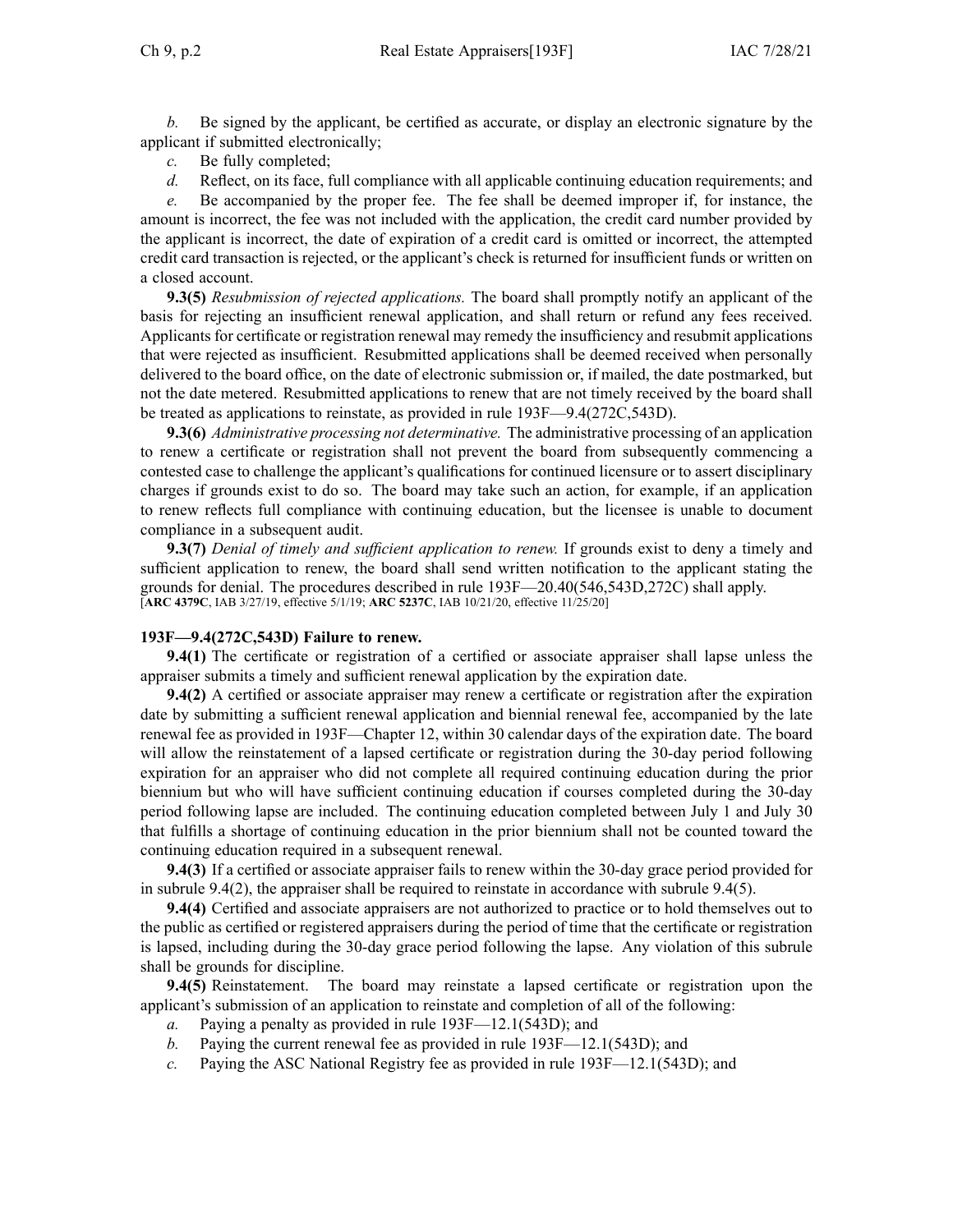*d.* Providing evidence of completed continuing education outlined in rule [193F—11.2](https://www.legis.iowa.gov/docs/iac/rule/193F.11.2.pdf)(272C,543D), as modified for associate appraisers in subrule [9.4\(6\)](https://www.legis.iowa.gov/docs/iac/rule/193F.9.4.pdf), if the licensee wishes to reinstate to active status; and

*e.* Providing <sup>a</sup> written statement outlining the professional activities of the applicant in the state of Iowa during the period in which the applicant's certificate or registration was lapsed. The statement shall describe all appraisal services performed, with or without the use of the titles described in Iowa Code section [543D.15](https://www.legis.iowa.gov/docs/ico/section/543D.15.pdf), for all appraisal assignments that are required by federal or state law, rule, or policy to be performed by <sup>a</sup> certified real estate appraiser.

**9.4(6)** Special continuing education requirements for reinstating associate appraisers. The board seeks to ensure that associate appraisers make progress toward full completion of all qualifying education required for eventual certification, as provided in rules [193F—5.2](https://www.legis.iowa.gov/docs/iac/rule/193D.5.2.pdf)(543D) and [193F—6.2](https://www.legis.iowa.gov/docs/iac/rule/193F.6.2.pdf)(543D). As <sup>a</sup> result, an associate appraiser applying to reinstate <sup>a</sup> registration that has been lapsed for 12 months or longer shall apply, in addition to the most recent 7-hour USPAP course, only qualifying education toward the continuing education required for reinstatement, until all qualifying education has been completed. All qualifying education taken as continuing education may also be applied as qualifying education toward certification. If the applicant has already completed all qualifying education or is required to have continuing education hours beyond those needed to fully complete all qualifying education, the applicant may use any approved continuing education course in addition to the mandatory 7-hour USPAP course. [**ARC [1732C](https://www.legis.iowa.gov/docs/aco/arc/1732C.pdf)**, IAB 11/12/14, effective 12/17/14; **ARC [5237C](https://www.legis.iowa.gov/docs/aco/arc/5237C.pdf)**, IAB 10/21/20, effective 11/25/20]

### **193F—9.5(272C,543D) Inactive status.**

**9.5(1)** *General purpose.* This rule establishes <sup>a</sup> procedure under which <sup>a</sup> person issued <sup>a</sup> certificate or associate registration may apply to the board to register in inactive status. Registration under this rule is available to <sup>a</sup> certificate holder or associate registrant residing within or outside the state of Iowa who is not engaged in Iowa in any practice for which <sup>a</sup> certificate or associate registration is required. A person eligible to register as inactive may, as an alternative to such registration, allow <sup>a</sup> certificate or associate registration to lapse. The board will continue to maintain <sup>a</sup> data base on persons registered as inactive, including information which may not routinely be maintained after <sup>a</sup> certificate or associate registration has lapsed through failure to renew. A person who registers as inactive will accordingly receive renewal applications, board newsletters and other mass communications from the board. Because <sup>a</sup> person registered in inactive status may not practice in Iowa or hold oneself out to the public as authorized to practice as <sup>a</sup> certified appraiser or registered associate appraiser, such person is not required to complete continuing education.

**9.5(2)** *Eligibility.* A person holding <sup>a</sup> lapsed or active certificate as <sup>a</sup> real property appraiser, or <sup>a</sup> lapsed or active registration as <sup>a</sup> registered associate, which has not been revoked or suspended may apply on forms provided by the board to register as inactive if the person is not engaged in the state of Iowa in any practice for which <sup>a</sup> certificate or associate registration is required. Such <sup>a</sup> person may be actively engaged in the practice of real estate appraising in another jurisdiction. Such <sup>a</sup> person may also engage in such appraisal practices as may be performed in Iowa by persons who do not hold <sup>a</sup> certificate as <sup>a</sup> real property appraiser or associate registration as long as the person does not hold oneself out to the public as <sup>a</sup> certified or associate real estate appraiser.

**9.5(3)** *Affirmation.* The application form shall contain a statement in which the applicant affirms that the applicant will not engage in any practice prohibited by subrule [9.5\(2\)](https://www.legis.iowa.gov/docs/iac/rule/193F.9.5.pdf) in Iowa without first complying with all rules governing reactivation to active status. A person in inactive status may reactivate to active status at any time pursuan<sup>t</sup> to subrule [9.5\(6\)](https://www.legis.iowa.gov/docs/iac/rule/193F.9.5.pdf).

**9.5(4)** *Renewal.* A person registered as inactive may renew the person's certificate or associate registration to inactive status on the biennial schedule described in [193F—9.1\(272C,543D\)](https://www.legis.iowa.gov/docs/iac/rule/193F.9.1.pdf). Such person is exemp<sup>t</sup> from the continuing education requirements for renewal and will be charged <sup>a</sup> reduced rate, as provided in [193F—Chapter](https://www.legis.iowa.gov/docs/iac/chapter/193F.12.pdf) 12. An inactive certificate or associate registration shall lapse if not timely renewed. An active certificate holder or associate registrant may renew as inactive if such person has not completed all continuing education requirements and may thereafter apply for active status, through the reactivation process as provided in subrule [9.6\(6\)](https://www.legis.iowa.gov/docs/iac/rule/193F.9.6.pdf), when the deficiency has been remedied.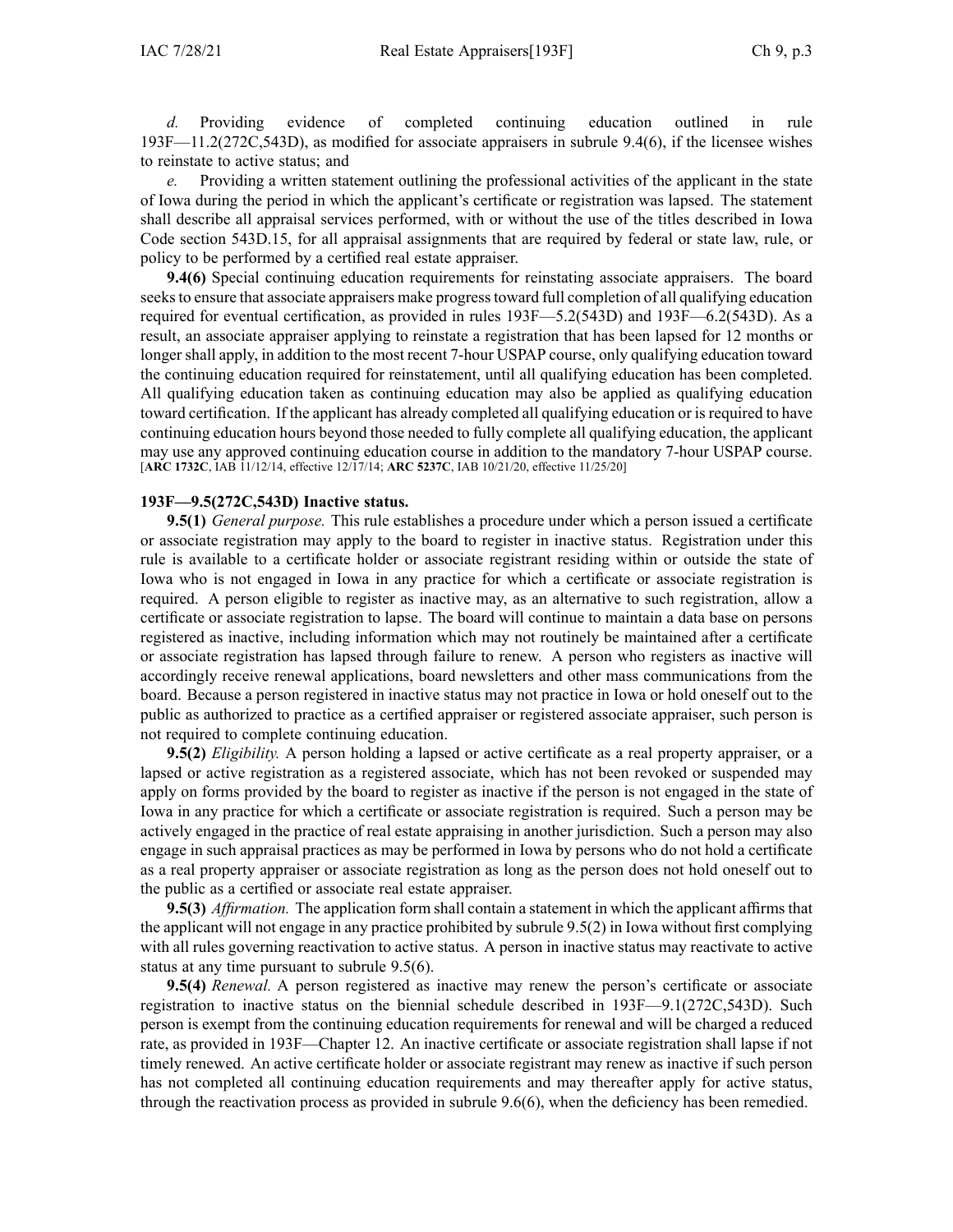**9.5(5)** *Grounds for discipline.* Certified and associate appraisers are not authorized to practice or to hold themselves out to the public as certified or registered appraisers during the period of time that the certificate or registration is in retired or inactive status. Any violation of this subrule shall be grounds for discipline.

**9.5(6)** *Reactivation.* A person registered as inactive shall apply to reactivate to active status prior to engaging in any practice in Iowa that requires certification or associate registration. An application to reactivate to active status shall be on <sup>a</sup> form provided by the board, shall demonstrate full compliance with all applicable continuing education requirements, and shall be accompanied by <sup>a</sup> fee to reactivate an inactive license and the biennial fee for active status as provided in rule [193F—12.1](https://www.legis.iowa.gov/docs/iac/rule/193F.12.1.pdf)(543D). Prior to reactivation to active status, the applicant must complete all education that would have been required had the applicant been on active status, including the most recent seven-hour USPAP update course. All such continuing education must be verified whether or not the applicant has been in active practice in another jurisdiction. Additionally, the special continuing education requirements that apply to associate appraisers reinstating <sup>a</sup> lapsed registration, as provided in subrule [9.4\(6\)](https://www.legis.iowa.gov/docs/iac/rule/193F.9.4.pdf), shall apply to associate appraisers reactivating to active status following <sup>a</sup> period of inactive status of 12 months or longer. Such an applicant shall be given credit for the most recent renewal fees previously paid if the applicant applies to reactivate in the same biennium at other than the applicant's regular renewal date. An applicant changing from active to inactive status during <sup>a</sup> biennial renewal period shall not, however, be entitled to <sup>a</sup> refund of any of the fees previously paid to attain active status.

[**ARC [1732C](https://www.legis.iowa.gov/docs/aco/arc/1732C.pdf)**, IAB 11/12/14, effective 12/17/14; **ARC [5237C](https://www.legis.iowa.gov/docs/aco/arc/5237C.pdf)**, IAB 10/21/20, effective 11/25/20; **ARC [5785C](https://www.legis.iowa.gov/docs/aco/arc/5785C.pdf)**, IAB 7/28/21, effective 9/1/21]

**193F—9.6(272C,543D) Retired status.** An associate or certified appraiser may place the associate or certified appraiser's registration or certification in retired status. For purposes of this rule, the term "retired" means the person has retired from working as an associate or certified appraiser in all jurisdictions and has requested to be placed in retired status on forms provided by the board. An associate or certified appraiser in retired status may reques<sup>t</sup> that the registration or certification be placed into active status so long as the associate or certified appraiser has not renewed the registration or certification in inactive status or allowed the registration or certification to lapse prior to the reques<sup>t</sup> to return to active status. The board will not provide <sup>a</sup> refund of biennial registration and certification fees when an application for retired status is granted in <sup>a</sup> biennium in which the applicant has previously paid the biennial fees for either active or inactive status. Associate and certified appraisers in retired status are exemp<sup>t</sup> from the renewal requirement. While in retired status, appraisers may not hold themselves out to the public as being registered or certified appraisers during the period of time that the registration or certification is in retired status. For all intents and purposes, retired status is similar to lapsed status with the exceptions that:

**9.6(1)** The associate or certified appraiser may place the associate or certified appraiser's registration or certification in retired status at any point;

**9.6(2)** Until such time as the registration or certification expires, the applicant will not be subject to the reactivation or reinstatement criteria;

**9.6(3)** If the associate or certified appraiser places the registration or certification into inactive status at the time of renewal, or the applicant lets the registration or certification lapse, the applicant will be required to reactivate or reinstate pursuan<sup>t</sup> to rule [193F—4.6](https://www.legis.iowa.gov/docs/iac/rule/193F.4.6.pdf)(272C,543D), or [subrule](https://www.legis.iowa.gov/docs/iac/rule/193F.9.4.pdf) 9.4(5) or [9.5\(6\)](https://www.legis.iowa.gov/docs/iac/rule/193F.9.5.pdf) as applicable.

[**ARC [5785C](https://www.legis.iowa.gov/docs/aco/arc/5785C.pdf)**, IAB 7/28/21, effective 9/1/21]

**193F—9.7(272C,543D) Property of the board.** Every certificate or associate registration issued by the board shall, while it remains in the possession of the holder, be preserved by the holder but shall, nevertheless, always remain the property of the board. In the event that <sup>a</sup> certificate or associate registration is revoked or suspended, is not renewed, is registered in inactive status, or is placed in retired status, it shall, on demand, be delivered by the holder to the board. The board shall generally not reques<sup>t</sup> return of <sup>a</sup> certificate or associate registration if it has not been revoked, suspended or voluntarily surrendered in <sup>a</sup> disciplinary action, but may do so if the board reasonably determines